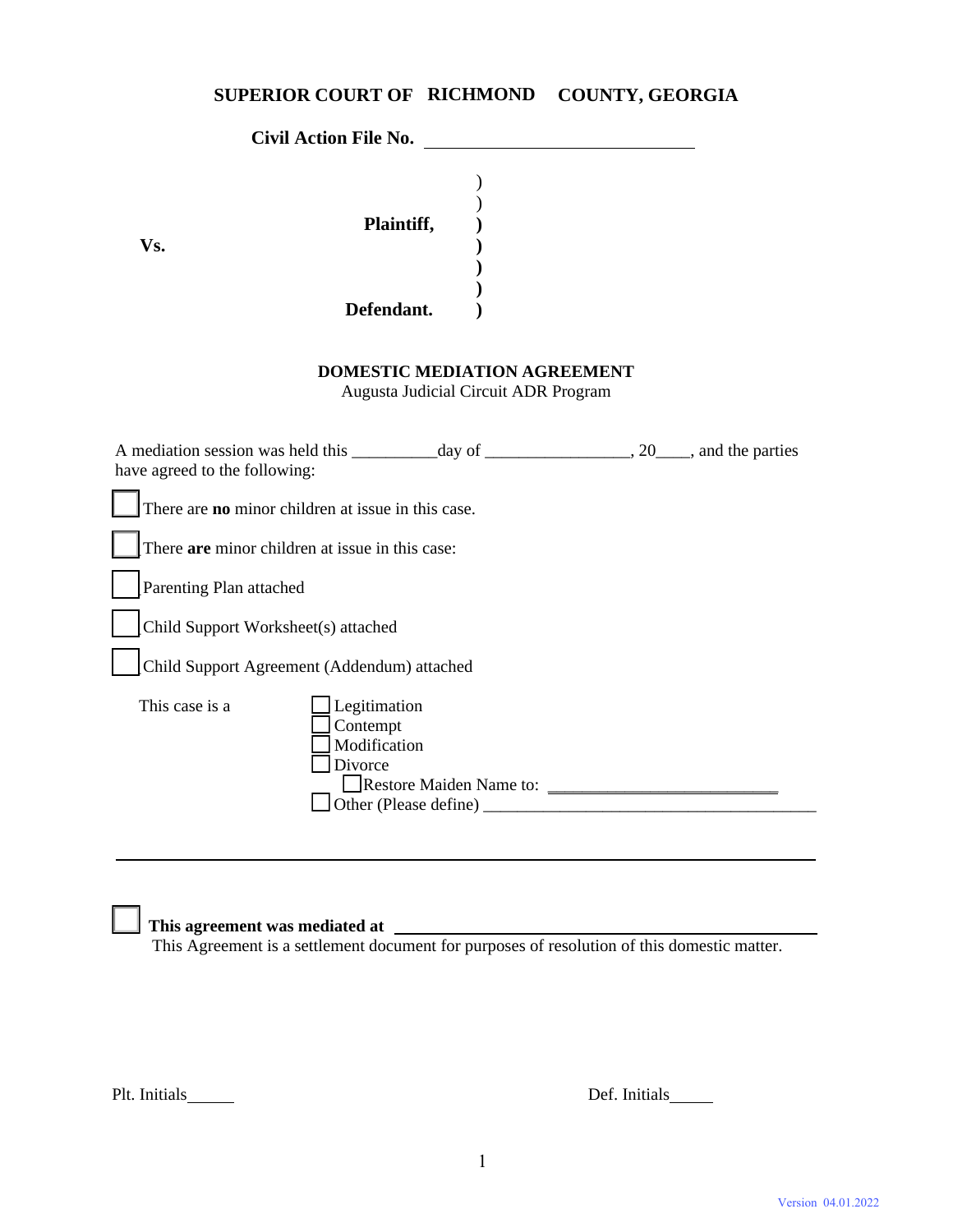### Matters NOT Concerning Minor Children

#### **MARITAL HOUSE**

**\_\_\_**There is not a marital house at issue in this case.

| There is a marital house located at:                             |       |                                        |  |  |
|------------------------------------------------------------------|-------|----------------------------------------|--|--|
| The approximate fair market value is \$                          |       | , with an outstanding mortgage (held   |  |  |
| hv                                                               | of \$ | $\therefore$ The approximate equity in |  |  |
| the above-referenced property is \$                              |       | before real estate commissions and     |  |  |
| other sale-related expenses. The parties agree to the following: |       |                                        |  |  |

#### **OTHER REAL ESTATE**

There is no other real estate at issue in this case.

There is other real estate at issue in this case. The parties agree as follows:

# **FURNISHINGS AND PERSONAL PROPERTY**

The parties' household furnishings and personal property have already been divided to their satisfaction. Furnishings and personal property in the possession of each party shall be the exclusive property of the possessor.

Furnishings and personal property will be divided in accordance with the attached sheet. The process for the pick up or delivery of that property is also defined in the attachment.

Some or all division of furnishings and personal property will be reserved for the court's determination.

|  | Plt. Initials |
|--|---------------|
|--|---------------|

Def. Initials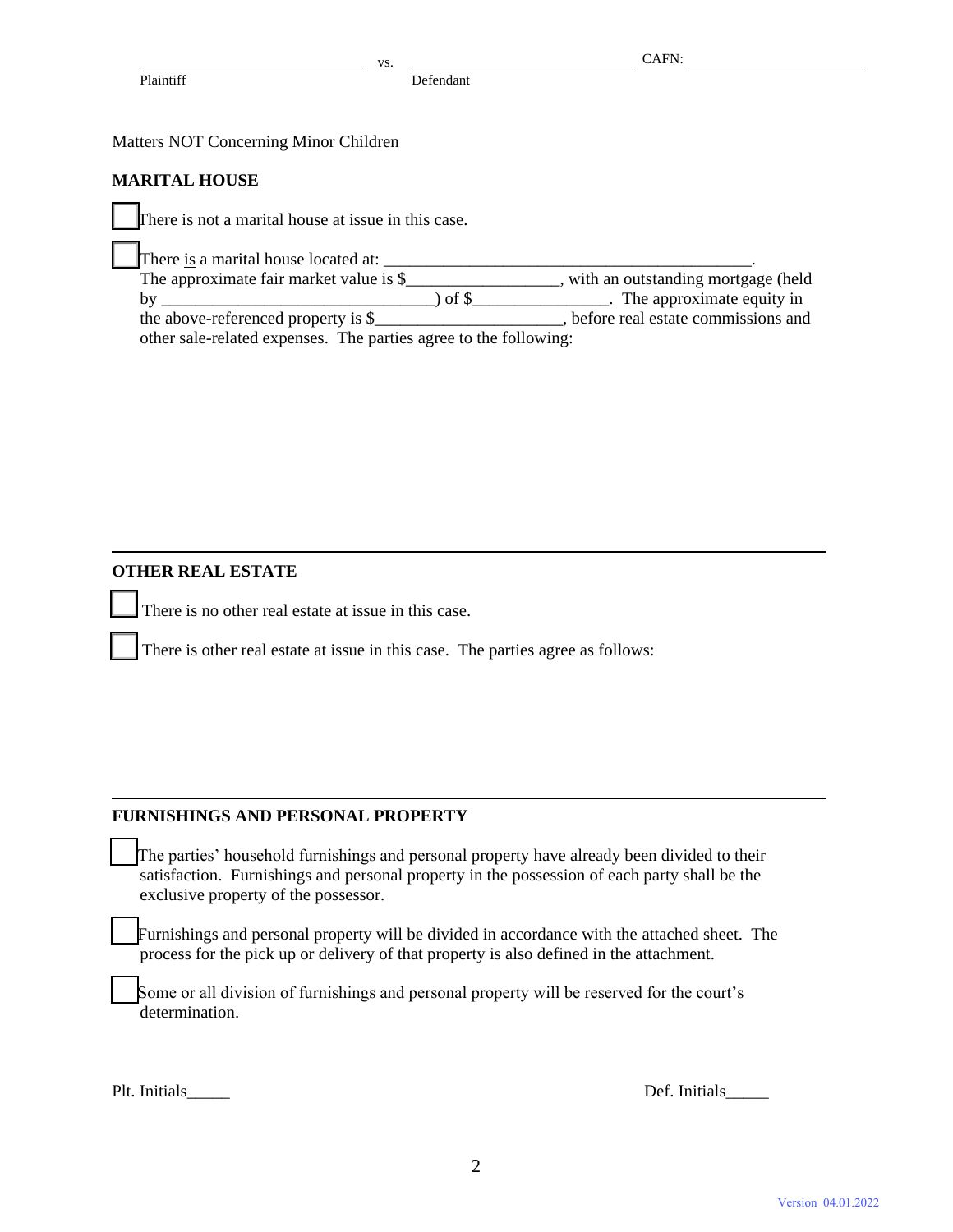|                                                       | VS. |                  | CAFN:                                                                                                    |
|-------------------------------------------------------|-----|------------------|----------------------------------------------------------------------------------------------------------|
| Plaintiff                                             |     | <b>Defendant</b> |                                                                                                          |
|                                                       |     |                  |                                                                                                          |
|                                                       |     |                  |                                                                                                          |
| <b>VEHICLES</b>                                       |     |                  |                                                                                                          |
| Vehicle #1:                                           |     |                  |                                                                                                          |
|                                                       |     |                  |                                                                                                          |
|                                                       |     |                  | will keep this vehicle and will be fully responsible for any                                             |
|                                                       |     |                  |                                                                                                          |
|                                                       |     |                  | outstanding loan or lease payments, insurance, repairs, taxes, registration fees, and all other expenses |
|                                                       |     |                  |                                                                                                          |
| related to the ownership or operation of the vehicle. |     |                  |                                                                                                          |
|                                                       |     |                  |                                                                                                          |
|                                                       |     |                  |                                                                                                          |
|                                                       |     |                  |                                                                                                          |
|                                                       |     |                  |                                                                                                          |
| Vehicle #2:                                           |     |                  |                                                                                                          |
|                                                       |     |                  |                                                                                                          |
|                                                       |     |                  | outstanding loan or lease payments, insurance, repairs, taxes, registration fees, and all other expenses |
| related to the ownership or operation of the vehicle. |     |                  |                                                                                                          |
|                                                       |     |                  |                                                                                                          |
| Other Vehicles:                                       |     |                  | will keep this vehicle and will be fully responsible for any                                             |
|                                                       |     |                  |                                                                                                          |
|                                                       |     |                  |                                                                                                          |
|                                                       |     |                  |                                                                                                          |

| $\Box$ There is no jointly held marital debt to be considered as part of this case. Each party will keep all |  |
|--------------------------------------------------------------------------------------------------------------|--|
| debt currently held in his or her name.                                                                      |  |

Division of debt will occur as defined in the attachment labeled\_\_\_\_\_\_\_\_\_\_\_\_\_\_\_\_\_\_\_\_\_\_\_.

 $\Box$  Division of debt will occur as follows:

# **RETIREMENT ASSETS**

- $\Box$  There are no retirement assets to be considered as part of this case.
- $\Box$  Each party will retain all retirement assets currently held in his or her name.
- Division of retirement assets will occur as defined in the attachment labeled\_\_\_\_\_\_\_\_\_\_\_.
- $\square$  Division of retirement assets will occur as follows:

Plt. Initials Def. Initials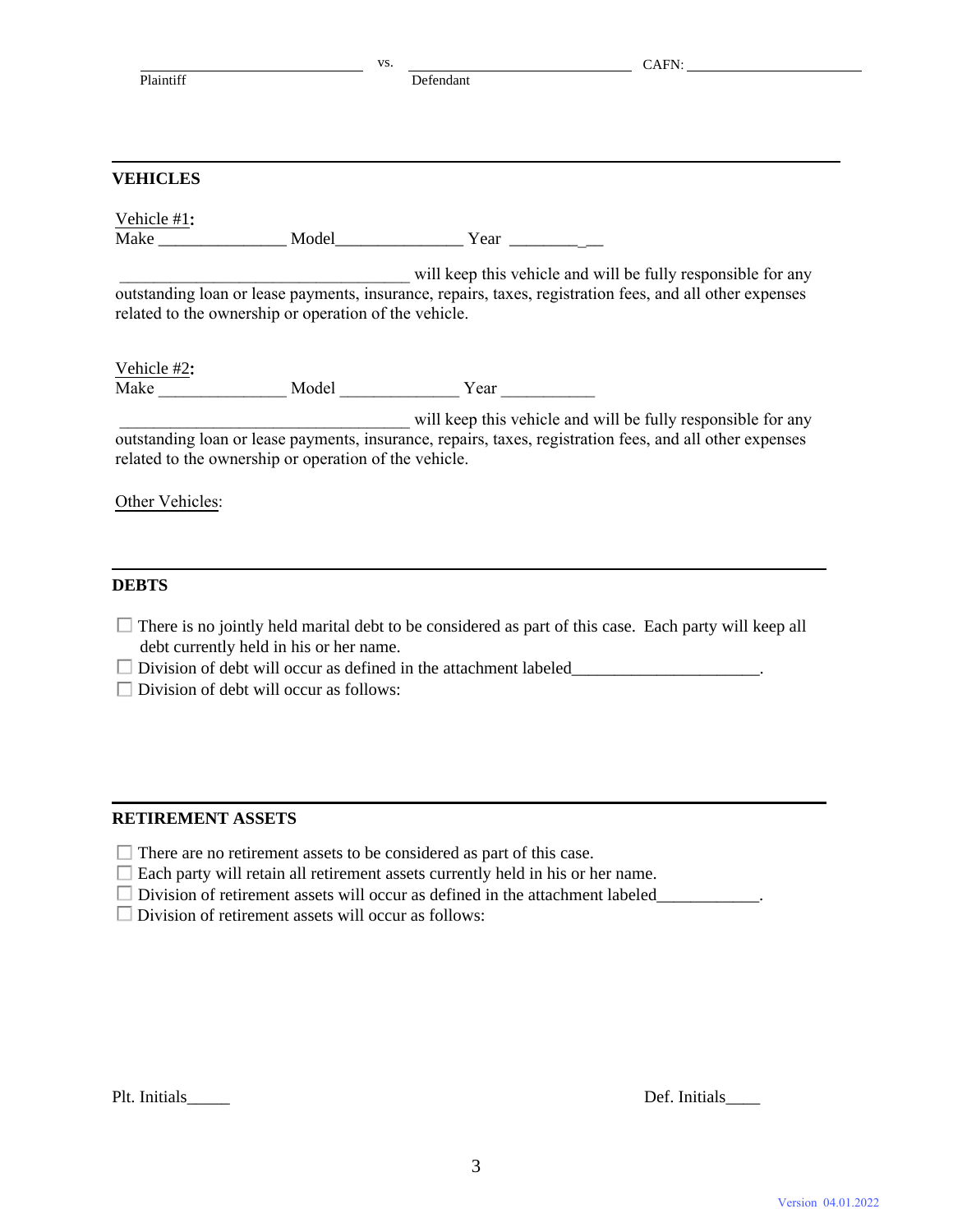#### **NON-RETIREMENT ASSETS**

- $\Box$  There are no non-retirement assets to be considered as part of this case.
- Division of non-retirement assets will occur as defined in the attachment labeled\_\_\_\_\_\_\_.
- $\Box$  Division of non-retirement assets will occur as follows:

## **BUSINESS ASSETS AND LIABILITIES**

 $\Box$  There are no business assets or liabilities to be considered as part of this case.

 $\square$  Division of business assets and liabilities will occur as follows:

# **HEALTH INSURANCE/COBRA**

## **SPOUSAL SUPPORT**

 $\Box$  There will be no spousal support in this case.

□ Provision of spousal support will occur as defined in the attachment labeled\_\_\_\_\_\_\_\_\_\_\_\_.

 $\Box$  Provision of spousal support will occur as follows:

## **TAX RETURNS, ALLOWANCES, DEDUCTIONS AND REFUNDS**

Plt. Initials\_\_\_\_\_\_ Def. Initials\_\_\_\_\_\_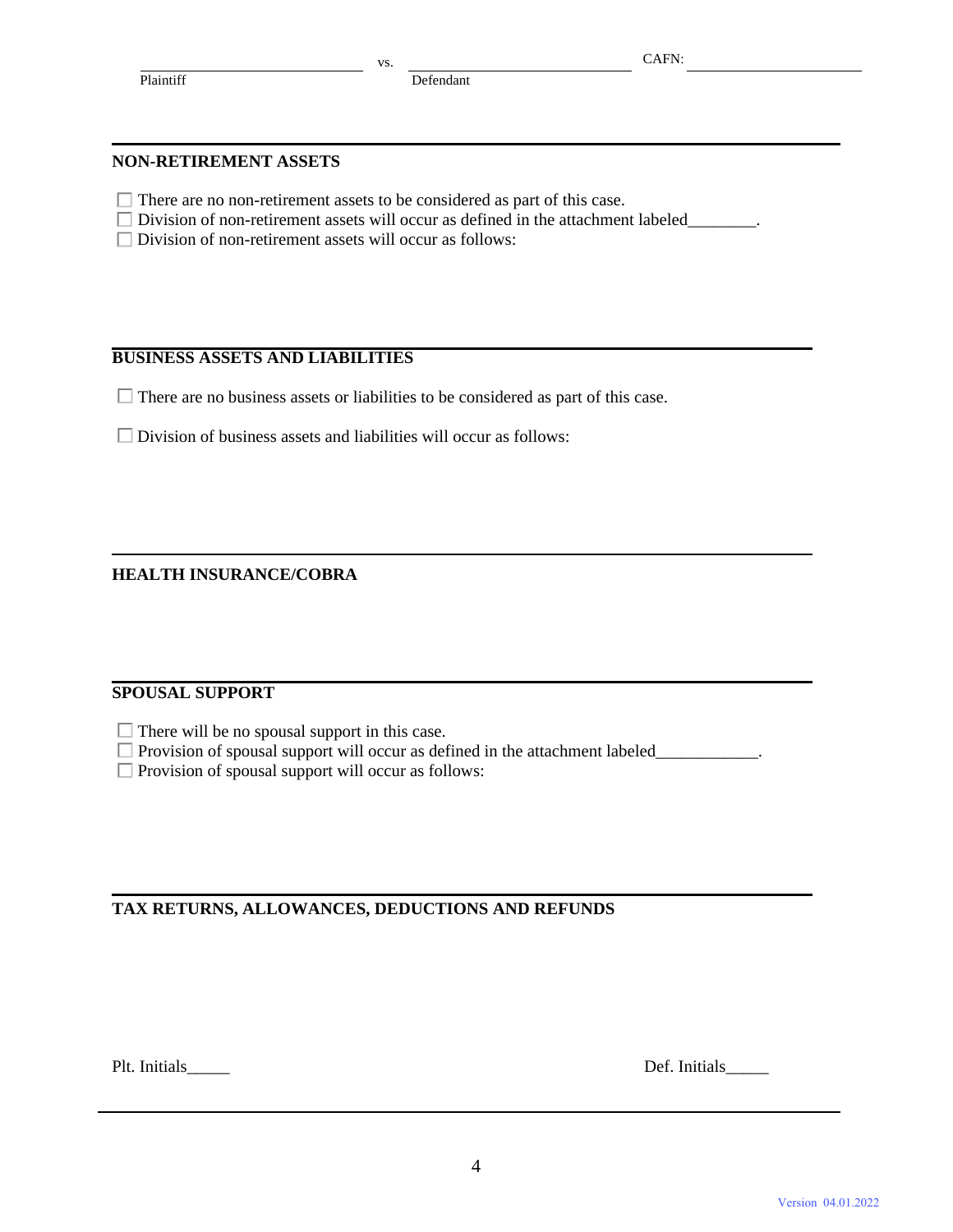| Plaintiff |  |
|-----------|--|
|           |  |

Defendant

## **CHILD SUPPORT**

|                                |                                                                 | per month as child support, effective                                                      |
|--------------------------------|-----------------------------------------------------------------|--------------------------------------------------------------------------------------------|
| <sub>on</sub>                  |                                                                 | 20, and each month thereafter until the party's obligation is fulfilled                    |
| or further order of the Court. |                                                                 |                                                                                            |
|                                | This is a temporary agreement.                                  |                                                                                            |
| attached.                      |                                                                 | This is a final agreement, and the Child Support Worksheet and Child Support Agreement are |
|                                | Child support will be paid by payroll deduction.                |                                                                                            |
|                                | due to the recipient on the $\frac{1}{2}$ day(s) of each month. | Child support will be paid directly to the recipient by the payer. Payments will be        |
|                                | Pursuant to the mediation session held this                     | day of                                                                                     |

**20\_\_\_, the parties have additionally agreed to abide by the following:** 

Plt. Initials\_\_\_\_\_\_ Def. Initials\_\_\_\_\_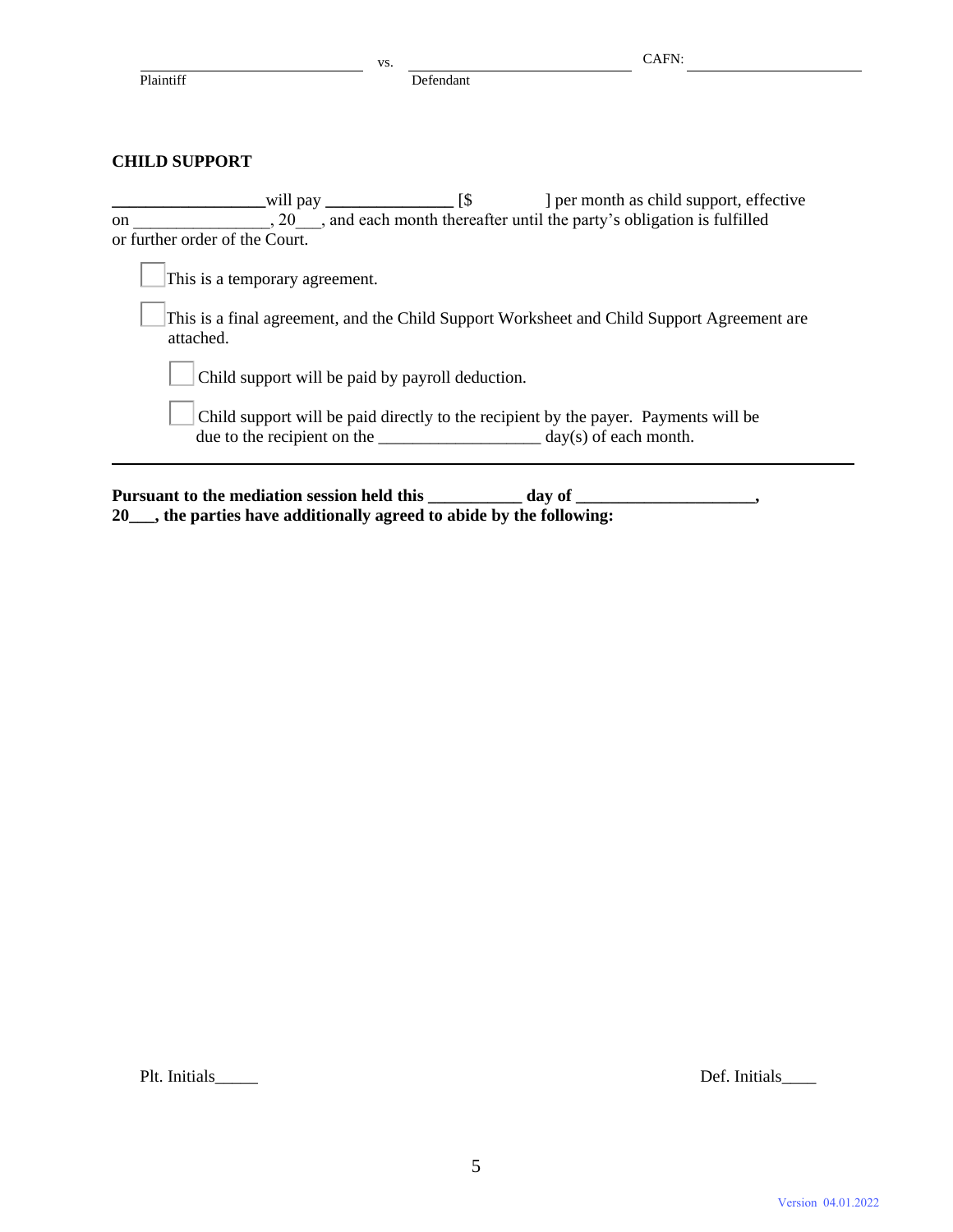**Additional Agreements continued:** 

Plt. Initials\_\_\_\_\_ Def. Initials\_\_\_\_\_